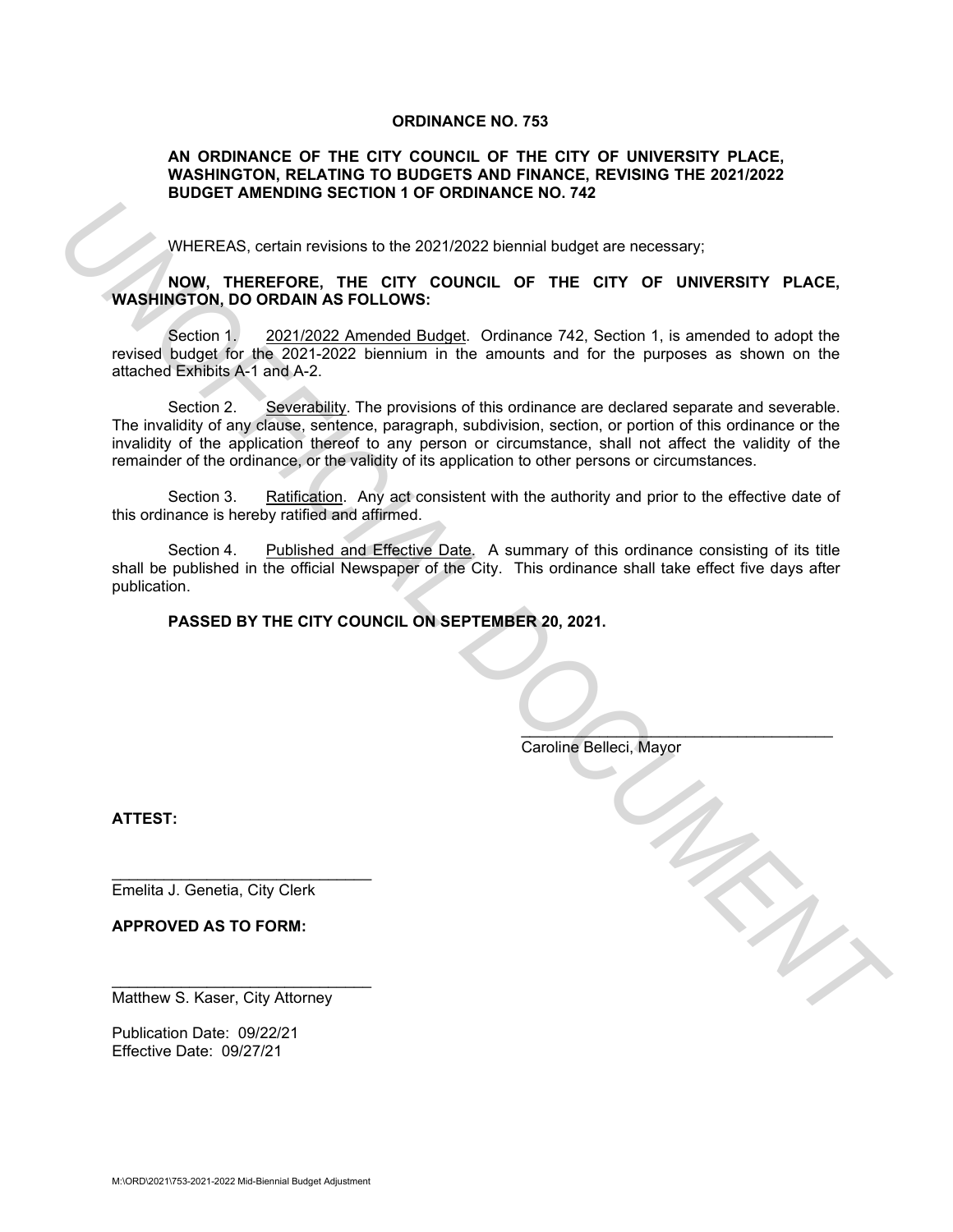## **EXHIBIT A-1 CITY OF UNIVERSITY PLACE 2021 Amended Budget**

| <b>EXHIBIT A-1</b><br><b>CITY OF UNIVERSITY PLACE</b><br>2021 Amended Budget                                                                                        |                                                         |                                                |                                                  |  |                                            |                                                   |                                                  |                           |                                   |  |  |
|---------------------------------------------------------------------------------------------------------------------------------------------------------------------|---------------------------------------------------------|------------------------------------------------|--------------------------------------------------|--|--------------------------------------------|---------------------------------------------------|--------------------------------------------------|---------------------------|-----------------------------------|--|--|
|                                                                                                                                                                     | <b>REVENUES</b><br><b>&amp; OTHER</b><br><b>SOURCES</b> |                                                |                                                  |  | <b>EXPENDITURES</b>                        | <b>ENDING</b><br><b>BALANCE</b>                   | <b>ENDING</b><br><b>BALANCE</b>                  |                           |                                   |  |  |
| <b>FUND</b>                                                                                                                                                         | <b>Adopted</b>                                          | <b>Adjust</b>                                  | <b>Revised</b>                                   |  | Adopted                                    | Adjust                                            | <b>Revised</b>                                   | Cash                      | Invested in<br>Capital Assets     |  |  |
| <b>Operating</b><br>General<br>001 General                                                                                                                          | \$<br>18,060,820                                        | 7,029,783                                      | 25,090,603                                       |  | \$<br>10,785,085                           | 7,508,698                                         | 18,293,783                                       | 6,796,820                 |                                   |  |  |
| <b>Special Revenue</b><br>101 Street<br>102<br><b>Arterial Street</b><br>Real Estate Excise Tax<br>103                                                              | 3,993,277<br>30,472<br>2,408,362                        | 560,104<br>121,810<br>1,360,568                | 4,553,381<br>152,282<br>3,768,930                |  | 2,238,534<br>30,472<br>1,599,911           | 283,996<br>121,810<br>647,755                     | 2,522,530<br>152,282<br>2,247,666                | 2,030,851<br>1,521,264    |                                   |  |  |
| Parks and Recreation<br>104<br>105<br><b>Traffic Impact Fees</b><br>Police/Publice Safety Fund<br>109                                                               | 539,193<br>11,184,325                                   | 169,208<br>(121, 191)<br>515,780               | 169,208<br>418,002<br>11,700,105                 |  | 5,630,369                                  | 169,208<br>12,341                                 | 169,208<br>5,642,710                             | 418,002<br>6,057,395      |                                   |  |  |
| <b>Strategic Reserve</b><br>188<br><b>Sub-total Special Revenue</b><br><b>Enterprise</b>                                                                            | 1,361,544<br>19,517,173                                 | 925,280<br>3,531,559                           | 2,286,824<br>23,048,732                          |  | 9,499,286                                  | 1,235,110                                         | 10,734,396                                       | 2,286,824<br>12,314,336   |                                   |  |  |
| 401 Surface Water Mgmt<br><b>Sub-total Enterprise</b>                                                                                                               | 4,954,640<br>4,954,640                                  | 13,047,746<br>13,047,746                       | 18,002,386<br>18,002,386                         |  | 4,044,367<br>4,044,367                     | 1,962,071<br>1,962,071                            | 6,006,438<br>6,006,438                           | 752,622<br>752,622        | 11,243,326<br>11,243,326          |  |  |
| <b>Debt Service</b><br>201 Debt Service<br><b>Sub-total Debt Service</b>                                                                                            | 3,875,947<br>3,875,947                                  | 173,875<br>173,875                             | 4,049,822<br>4,049,822                           |  | 3,641,069<br>3,641,069                     | 169,532<br>169,532                                | 3,810,601<br>3,810,601                           | 239,221<br>239,221        |                                   |  |  |
| tal Operating                                                                                                                                                       | 46,408,580                                              | 23,782,963                                     | 70,191,543                                       |  | 27,969,807                                 | 10,875,411                                        | 38,845,218                                       | 20,102,999                | 11,243,326                        |  |  |
| <b>Capital Improvement</b><br>301 Parks CIP<br>302<br><b>Public Works CIP</b><br>303<br><b>Municipal Facilities CIP</b><br>ub-total CIP                             | 2,522,767<br>7,284,433<br>9,807,200                     | 126,428<br>13,631,739<br>115,000<br>13,873,167 | 2,649,195<br>20,916,172<br>115,000<br>23,680,367 |  | 2,522,767<br>7,284,433<br>9,807,200        | (506, 409)<br>13,631,739<br>115,000<br>13,240,330 | 2,016,358<br>20,916,172<br>115,000<br>23,047,530 | 632,837<br>632,837        |                                   |  |  |
| <b>Internal Service</b><br>501 Fleet & Equipment<br><b>Information Technology &amp; Services</b><br>502<br><b>Property Management</b><br>505<br>506 Risk Management | 489,315<br>1,391,460<br>756,554<br>135,134              | 63,477<br>848,984<br>72,724<br>28,696          | 552,792<br>2,240,444<br>829,278<br>163,830       |  | 270,750<br>1,298,259<br>743,705<br>135,134 | 55,551<br>715,952<br>48,543<br>28,696             | 326,301<br>2,014,211<br>792,248<br>163,830       | 66,920<br>50,266<br>4,701 | 159,571<br>175,967<br>32,329<br>0 |  |  |
| al Internal Service<br><b>Non-Annually Budgeted</b><br>150 Donations and Gifts to University Place<br><b>pn-Annually Budgeted</b>                                   | 2,772,463                                               | 1,013,881<br>22,222<br>22,222                  | 3,786,344<br>22,222<br>22,222                    |  | 2,447,848                                  | 848,742<br>22,222<br>22,222                       | 3,296,590<br>22,222<br>22,222                    | 121,887                   | 367,867                           |  |  |
| otal Budget                                                                                                                                                         | 58,988,243                                              | 38,692,233                                     | 97,680,476                                       |  | 40,224,855                                 | 24,986,705                                        | 65,211,560                                       | 20,857,723                | 11,611,193                        |  |  |
| M:\ORD\2021\753-Exhibita A-1 and A-2                                                                                                                                |                                                         |                                                |                                                  |  |                                            |                                                   |                                                  |                           |                                   |  |  |